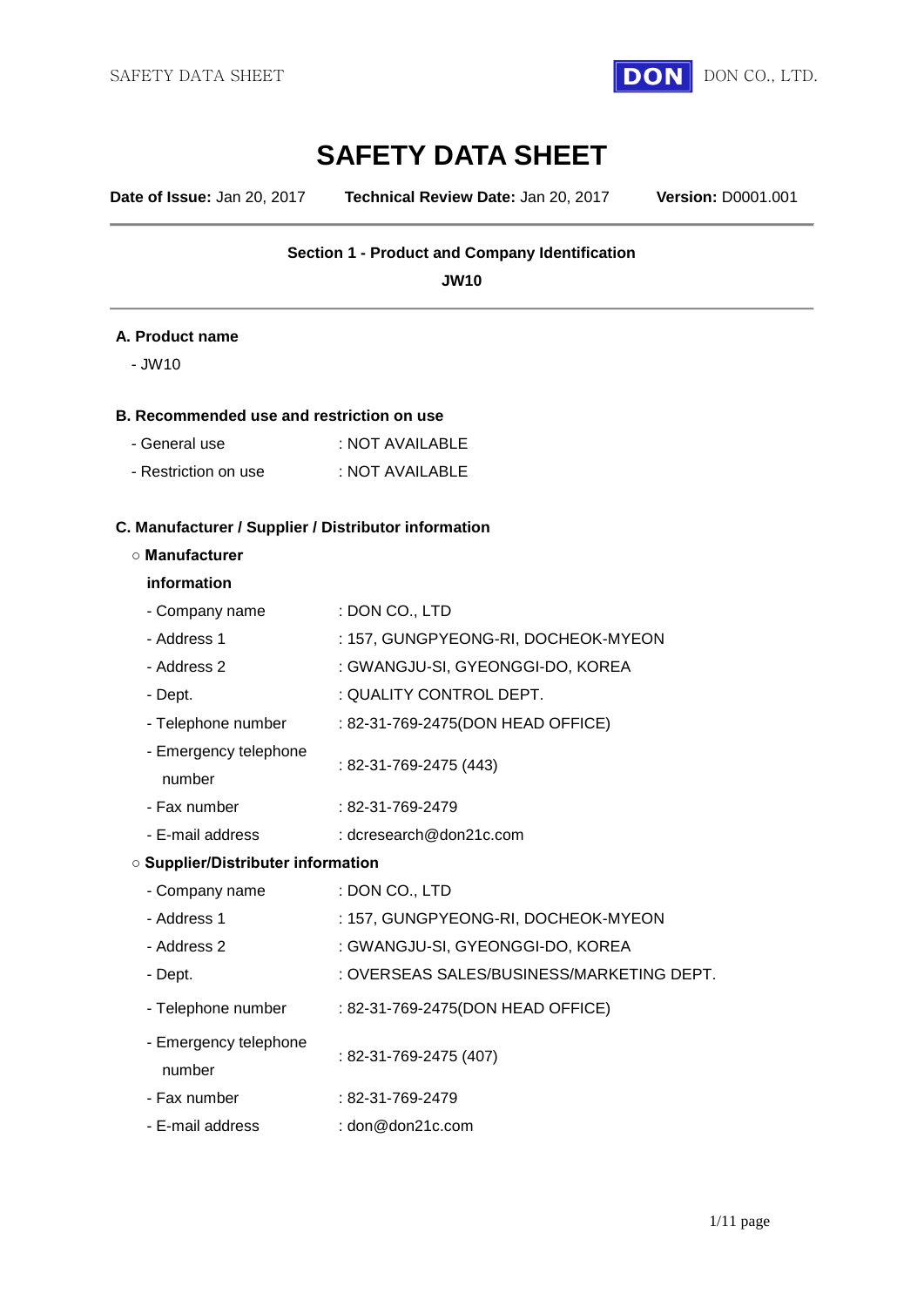

# **Section 2 - Hazards Identification, Including Emergency Overview JW10**

#### **A. Hazard classification**

NOT CLASSIFIED AS HAZARDOUS ACCORDING TO OSHA HAZARD COMMUNICATION STANDARD, 29 CFR 1910.1200.

#### **B. Label elements**

**○ Signal word**

NOT APPLICABLE.

**○ Symbols**

NOT APPLICABLE.

**○ Pictograms**

NOT APPLICABLE.

#### **B. Other hazards**

NONE KNOWN.

#### **Section 3 - Composition/Information on Ingredients**

**JW10**

#### **A. Ingredient Name:** JW10

#### **○ Hazardous ingredients**

*Perfluoropolyether solution*

\* CAS NUMBER AND EXACT PERCENTAGES ARE BEING WITHHELD AS A TRADE SECRET.

# **Section 4 - First Aid Measures JW10**

#### **A. Description of first-aid measures**

**○ Inhalation**

AFTER INHALATION: REMOVE TO FRESH AIR. IF NOT BREATHING OR DIFFICULT, GIVE ARTIFICIAL RESPIRATION OR OXYGEN.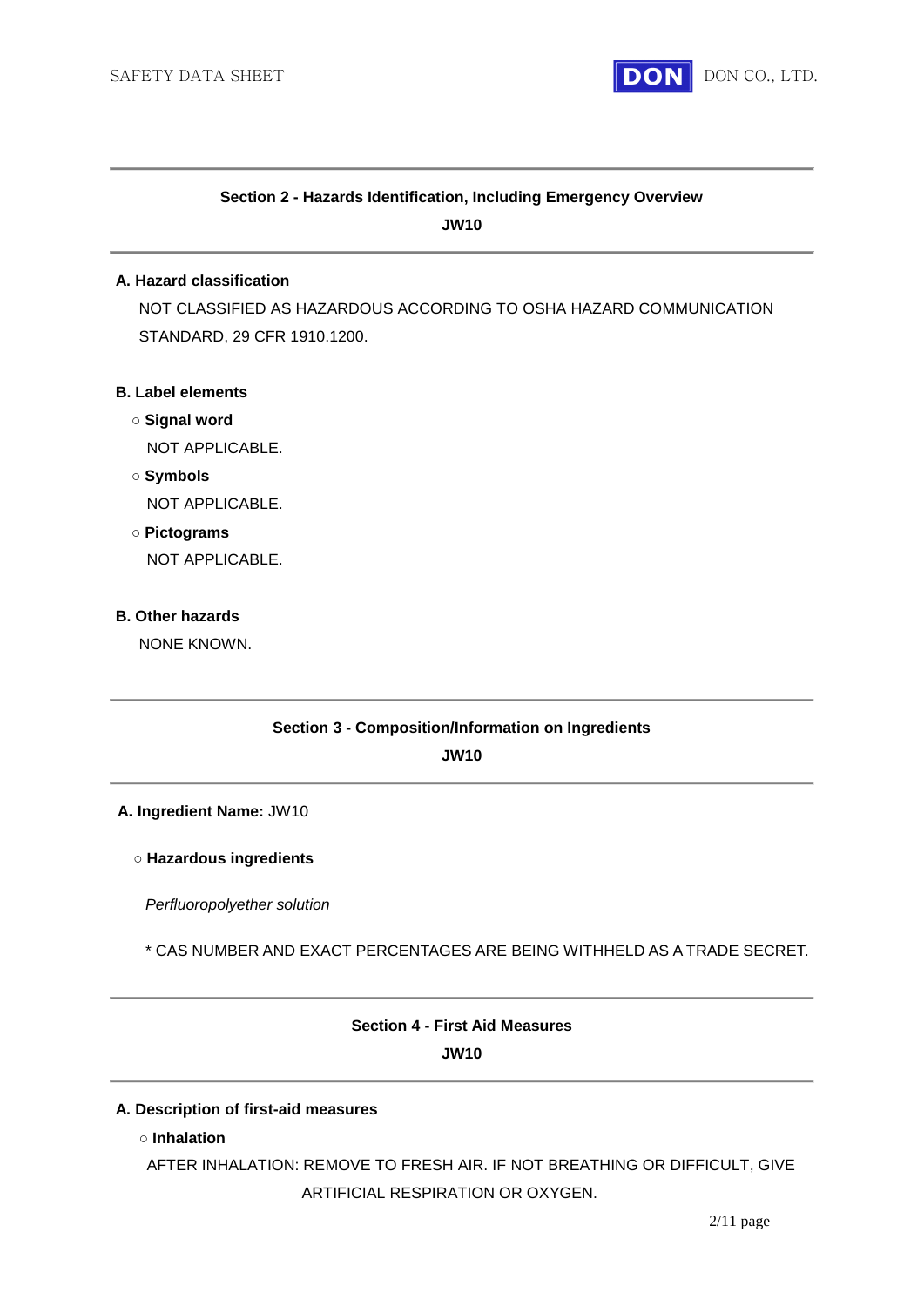#### **○ Skin contact**

AFTER SKIN CONTACT: REMOVE PRODUCT FROM SKIN WITH DRY CLOTH OR TOWEL, AND WASH EXPOSED AREA WITH DETERGENT.

#### **○ Eye contact**

AFTER EYE CONTACT: IMMEDIATELY FLUSH WITH PLENTY OF WATER FOR AT LEAST 15 MINUTES AND PROMPTLY CALL A PHYSICIAN.

#### **○ Ingestion**

AFTER SWALLOWING: WASH OUT MOUTH WITH WATER PROVIDED PERSON IS CONSCIOUS. NEVER GIVE ANYTHING BY MOUTH TO AN UNCONSCIOUS PERSON. CALL A PHYSICIAN IMMEDIATELY.

### **B. Most important symptoms and effects, both acute and delayed**

NO INFORMATION AVAILABLE.

**C. Indication of any immediate medical attention and special treatment needed** NO INFORMATION AVAILABLE.

# **Section 5 - Fire Fighting Measures JW10**

#### **A. Extinguishing media**

- **Suitable extinguishing media** USE FIRE EXTINGUISHING METHODS SUITABLE FOR SURROUNDING CONDITIONS.
- **Unsuitable extinguishing media**

FOR THIS SUBSTANCE/MIXTURE NO LIMITATIONS OF EXTINGUISHING AGENTS ARE GIVEN.

# **B. Special hazards arising from the substance or mixture**

FORMATION OF TOXIC GASES IS POSSIBLE DURING HEATING OR IN CASE OF FIRE.

# **C. Advice for firefighters**

WEAR SELF-CONTAINED BREATHING APPARATUS AND PROTECTIVE SUIT. DO NOT INHALE EXPLOSION GASES OR COMBUSTION GASES. WEAR FULLY PROTECTIVE SUIT.

# **D. Further information**

NO INFORMATION AVAILABLE.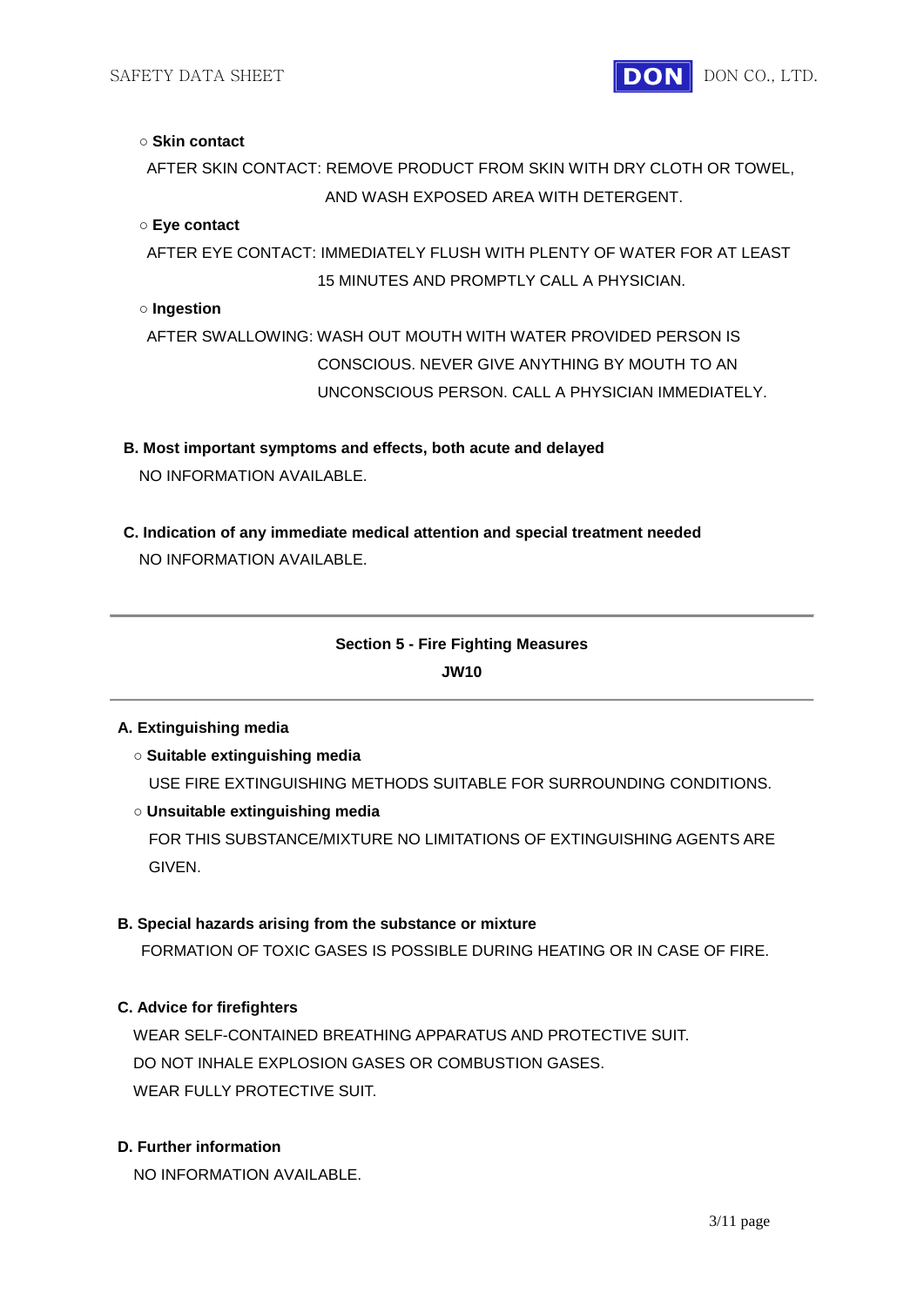

# **Section 6 - Accidental Release Measures JW10**

WEAR APPROPRIATE PROTECTIVE DEVICES (SEE SECTION 8 EXPOSURE CONTROLS/ PERSONAL PROTECTION). AVOID CONTACT WITH EYES AND SKIN. DO NOT INHALE THE PRODUCT.

### **A. Environmental precautions**

DO NOT ALLOW PRODUCT TO REACH SEWAGE SYSTEM OR ANY WATER COURSE.

# **B. Methods and materials for containment and cleaning up**

FOR A SMALL AMOUNT OF LEAKAGE: ABSORB WITH LIQUID-BINDING MATERIAL (SAND, DIATOMITE, ACID BINDERS, UNIVERSAL BINDERS) OR COLLECT IN AN EMPTY CONTAINER THAT CAN BE SEALED TIGHTLY.

### **C. Reference to other sections**

SEE SECTION 7 FOR INFORMATION ON SAFE HANDLING. SEE SECTION 8 FOR INFORMATION ON PERSONAL PROTECTION EQUIPMENT. SEE SECTION 13 FOR DISPOSAL INFORMATION.

# **Section 7 - Handling and Storage**

**JW10**

# **A. Precautions for safe handling**

ENSURE GOOD VENTILATION/EXHAUSTION AT THE WORKPLACE. PREVENT FORMATION OF AEROSOLS.

# **B. Conditions for safe storage, including any incompatibilities**

STORE IN COOL, DRY CONDITIONS IN WELL SEALED RECEPTACLE. PROTECT FROM CONTAMINATION. PROTECT FROM HEAT AND DIRECT SUNLIGHT. STORE LOCKED UP.

# **Section 8 - Exposure Controls & Personal Protection**

**JW10**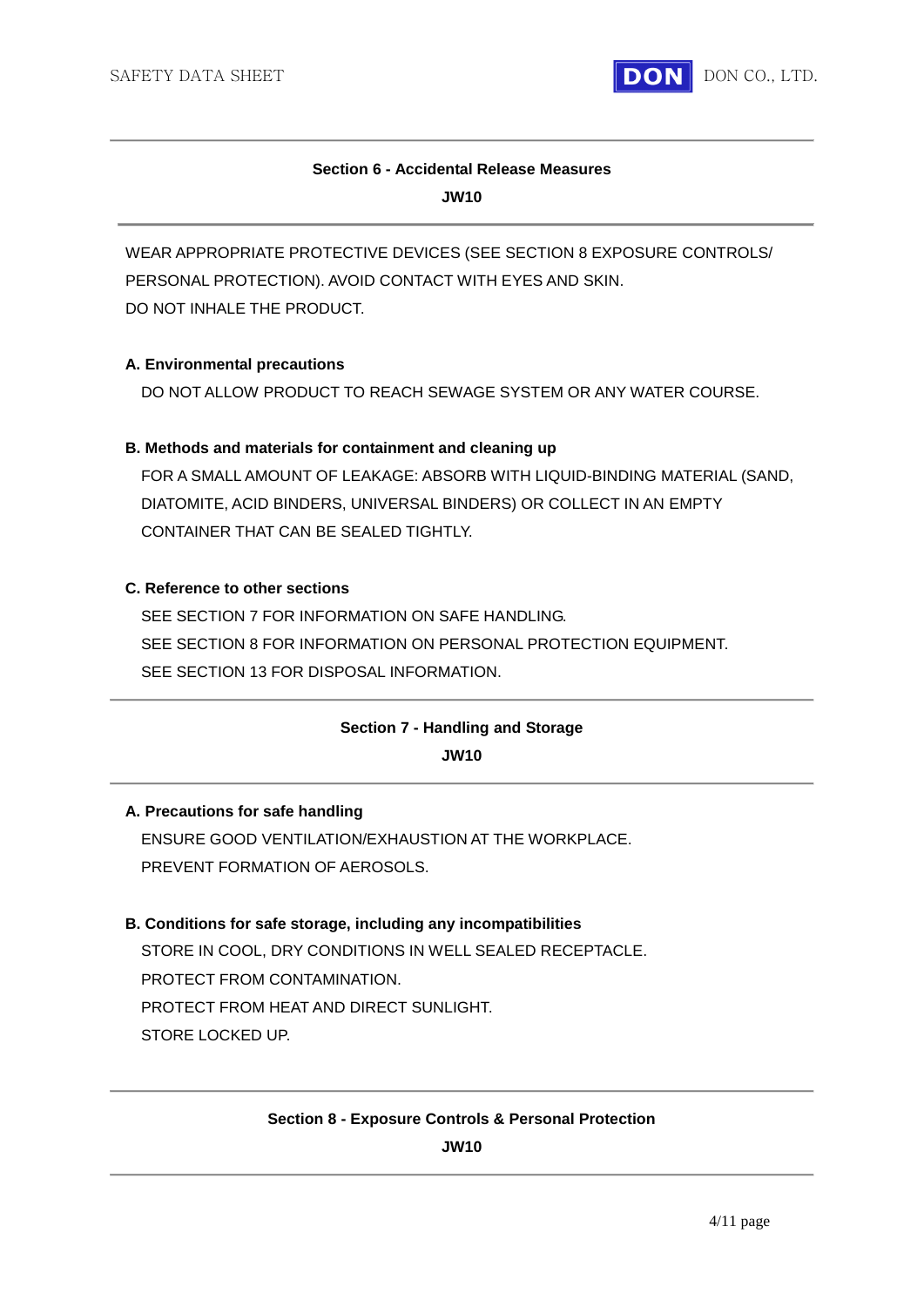

# **A. Exposure limits(s)**

**○ ACGIH**

NO INFORMATION AVAILABLE.

- **NIOSH/GUIDE**
	- NO INFORMATION AVAILABLE.
- **OSHA\_TRANS**

NO INFORMATION AVAILABLE.

**○ Z1A**

NO INFORMATION AVAILABLE.

**○ OSHA/Z2**

NO INFORMATION AVAILABLE.

# **B. Engineering controls**

TECHNICAL MEASURES AND APPROPRIATE WORKING OPERATIONS SHOULD BE GIVEN PRIORITY OVER THE USE OF PERSONAL PROTECTIVE EQUIPMENT.

### **C. Personal protective equipment**

### **○ Respiratory protection**

REQUIRED WHEN DUSTS ARE GENERATED.

# **○ Eye/face protection**

USE EQUIPMENT FOR EYE PROTECTION TESTED AND APPROVED UNDER APPROPRIATE GOVERNMENT STANDARDS SUCH AS NIOSH (US)

### **○ Hand protection**

CHEMICAL-RESISTANT, IMPERVIOUS GLOVES COMPLYING WITH AN APPROVED STANDARD SHOULD BE WORN AT ALL TIMES WHEN HANDLING CHEMICAL PRODUCTS IF A RISK ASSESSMENT INDICATES THIS IS NECESSARY.

### **○ Hygiene measures**

CHANGE CONTAMINATED CLOTHING. APPLICATION OF SKIN- PROTECTIVE BARRIER CREAM RECOMMENDED. WASH HANDS AFTER WORKING WITH SUBSTANCE.

**○ Others**

NO INFORMATION AVAILABLE.

# **Section 9 - Physical & Chemical Properties**

**JW10**

**A. Physical state** LIQUID

**B. Color** COLORLESS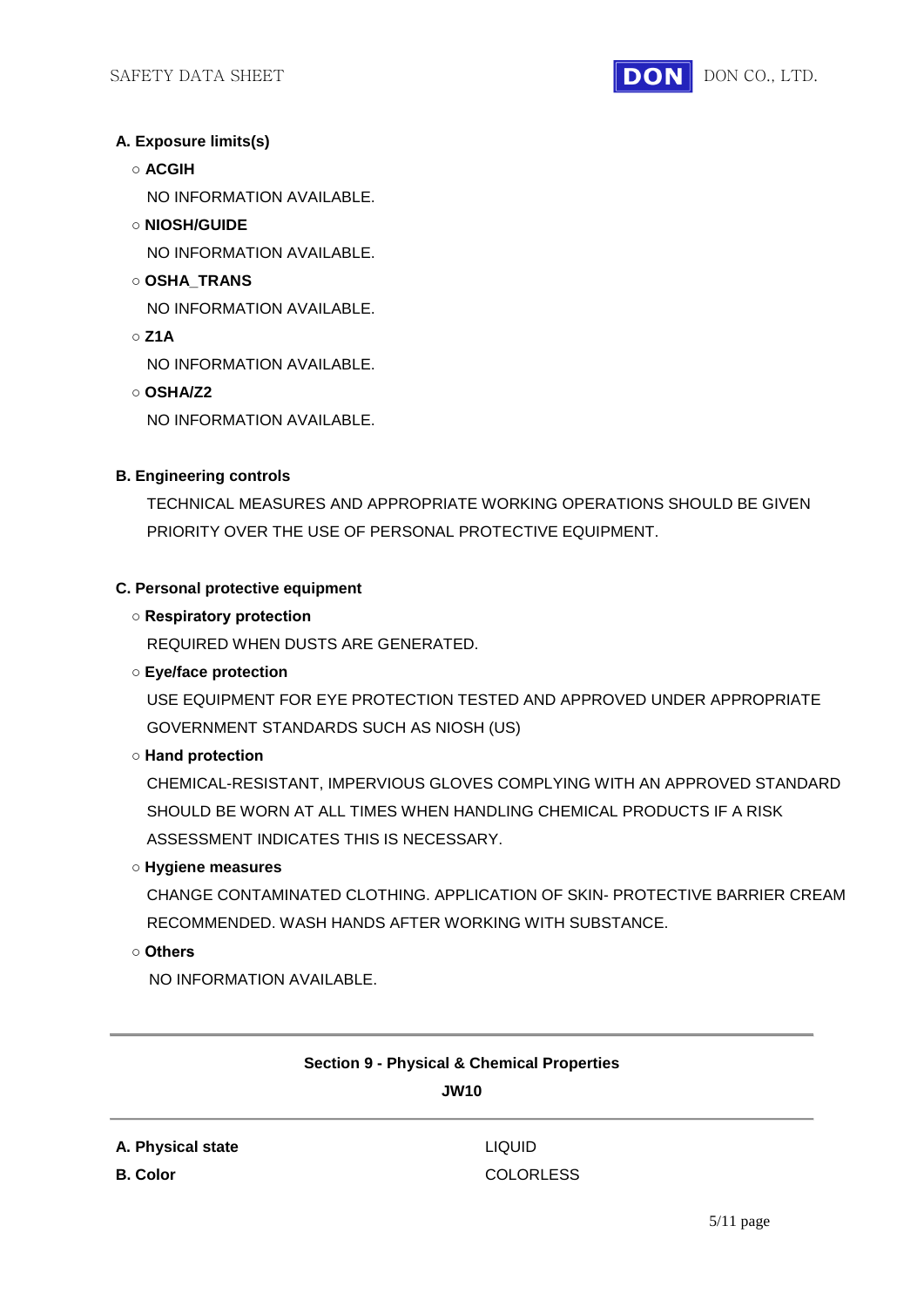

| B. Odor                                                   | <b>ODORLESS</b>                   |
|-----------------------------------------------------------|-----------------------------------|
| C. Odor threshold                                         | NO INFORMATION AVAILABLE.         |
| D. pH                                                     | NO INFORMATION AVAILABLE.         |
| E. Melting point/Freezing point                           | NO INFORMATION AVAILABLE.         |
| F. Initial Boiling Point/Boiling Ranges                   | 76C                               |
| G. Flash point                                            | <b>NO FLASH POINT</b>             |
| H. Evaporation rate                                       | NO INFORMATION AVAILABLE.         |
| I. Flammability(solid, gas)                               | <b>NOT FLAMMABLE</b>              |
| J. Upper/Lower Flammability or explosive<br><b>limits</b> | NO INFORMATION AVAILABLE.         |
| K. Vapor pressure                                         | NO INFORMATION AVAILABLE.         |
| L. Solubility                                             | NOT MISCIBLE OR DIFFICULT TO MIX. |
| M. Vapor density                                          | 9.1                               |
| N. Specific gravity                                       | 1.5 [REF STD: WATER=1]            |
| O. Partition coefficient of n-octanol/water               | NO INFORMATION AVAILABLE.         |
| P. Autoignition temperature                               | NO INFORMATION AVAILABLE.         |
| Q. Decomposition temperature                              | NO INFORMATION AVAILABLE.         |
| R. Viscosity                                              | NO INFORMATION AVAILABLE.         |
| S. Molecular weight                                       | NO INFORMATION AVAILABLE.         |

# **Section 10 - Stability & Reactivity Data**

**JW10**

#### **A. Reactivity**

THIS MATERIAL IS CONSIDERED TO BE NON REACTIVE UNDER NORMAL USE CONDITIONS.

#### **B. Chemical stability**

THIS MATERIAL IS STABLE UNDER RECOMMENDED STORAGE AND HANDLING CONDITIONS.

# **C. Conditions to avoid**

NO INFORMATION AVAILABLE.

## **D. Incompatible materials**

STRONG ACIDS STRONG BASES STRONG OXIDIZING AGENTS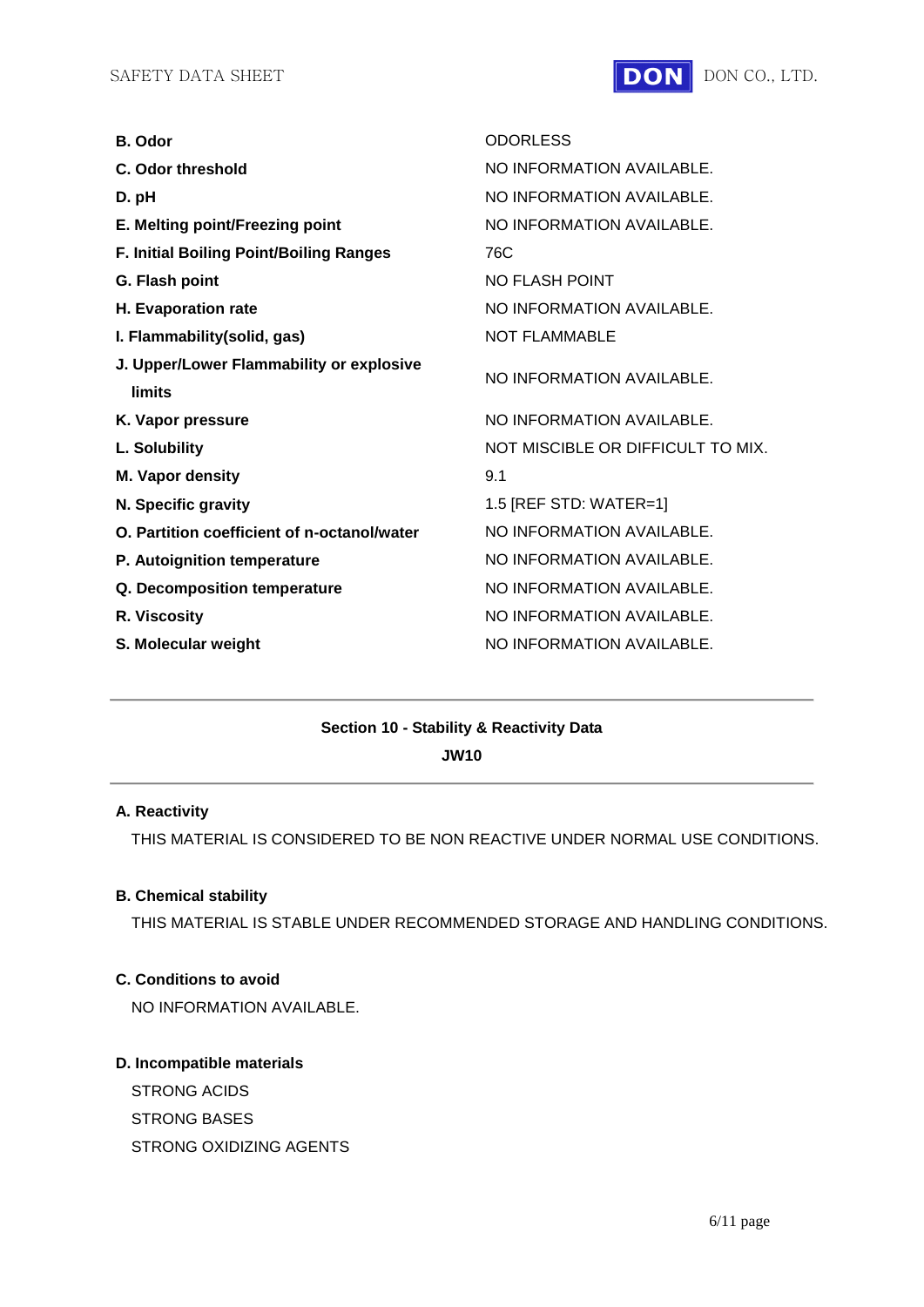

#### **E. Hazardous decomposition products**

HAZARDOUS POLYMERIZATION WILL NOT OCCUR.

# **Section 11 - Toxicological Information**

**JW10**

# **A. Information on toxicological effects**

#### **○ Acute toxicity**

LD/LC50 VALUES RELEVANT FOR CLASSIFICATION:

### **\* Perfluoropolyether solution**

Oral LD50 >2000 mg/kg (Rat) PRIMARY IRRITANT EFFECT SKIN CORROSION/IRRITATION

### **\* Perfluoropolyether solution**

IRRITATION OF SKIN PRIMARY SKIN IRRITATION STUDY (RABBIT) : SLIGHTLY IRRITANT BASED ON AVAILABLE DATA, THE CLASSIFICATION CRITERIA ARE NOT MET.

**After inhalation** NO FURTHER INFORMATION AVAILABLE.

RESPIRATORY OR SKIN SENSITISATION.

NO SENSITISING EFFECTS KNOWN.

BASED ON AVAILABLE DATA, THE CLASSIFICATION CRITERIA ARE NOT MET.

# **CMR effects**

**Germ cell mutagenicity** BASED ON AVAILABLE DATA, THE CLASSIFICATION CRITERIA ARE NOT MET.

**Carcinogenicity** BASED ON AVAILABLE DATA, THE CLASSIFICATION CRITERIA ARE NOT MET. **Reproductive** TOXICITY BASED ON AVAILABLE DATA, THE CLASSIFICATION CRITERIA ARE

NOT MET.

- **STOT**-SINGLE EXPOSURE BASED ON AVAILABLE DATA, THE CLASSIFICATION CRITERIA ARE NOT MET.
- **STOT**-REPEATED EXPOSURE BASED ON AVAILABLE DATA, THE CLASSIFICATION CRITERIA ARE NOT MET.

**Aspiration hazard** BASED ON AVAILABLE DATA, THE CLASSIFICATION CRITERIA ARE NOT MET.

# **B. Carcinogenicity**

**○ IARC**

NO INGREDIENT OF THIS PRODUCT PRESENT AT LEVELS GREATER THAN OR EQUAL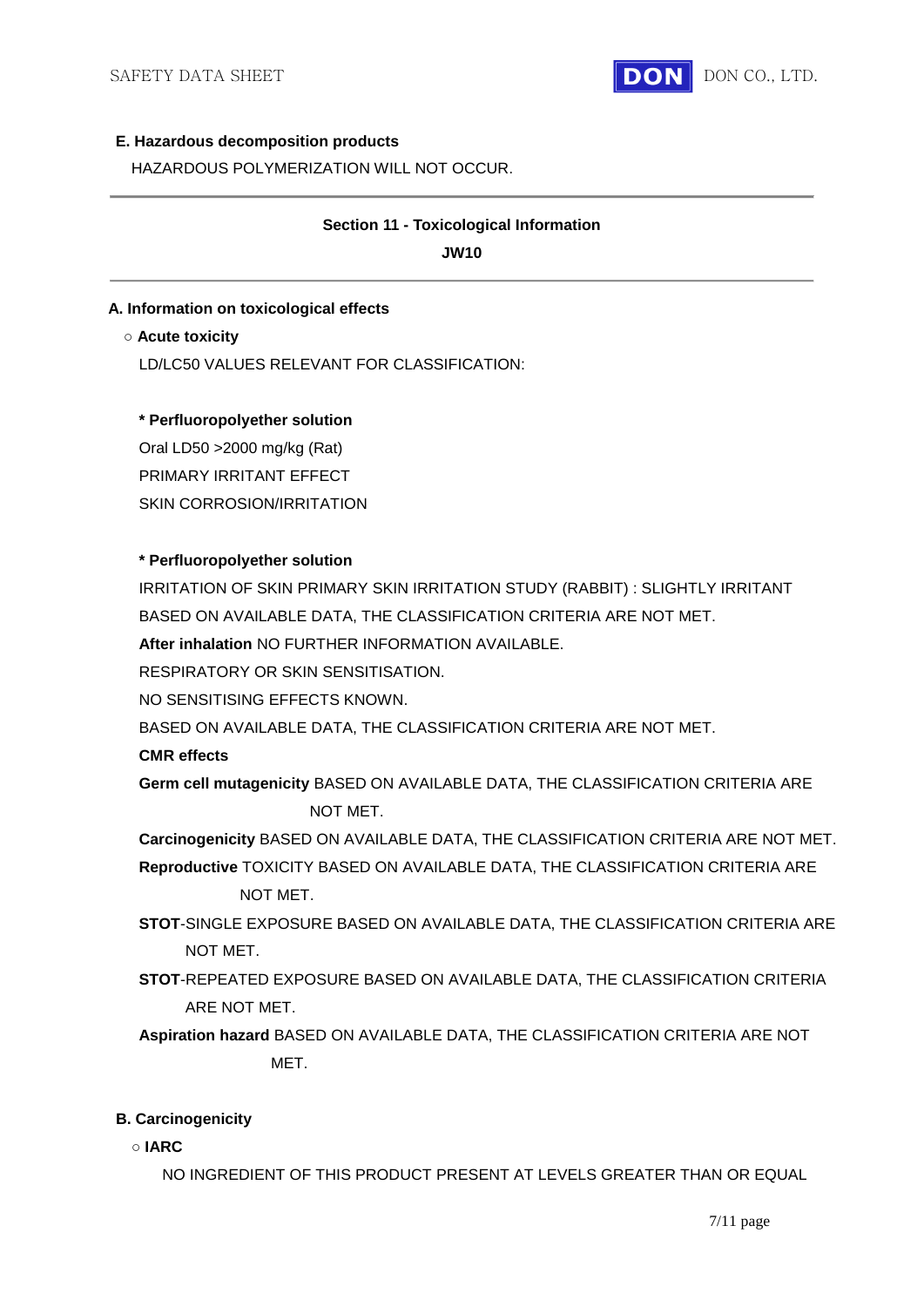TO 0.1% IS IDENTIFIED AS PROBABLE, POSSIBLE OR CONFIRMED HUMAN CARCINOGEN BY *IARC*.

#### **○ OSHA**

NO INGREDIENT OF THIS PRODUCT PRESENT AT LEVELS GREATER THAN OR EQUAL TO 0.1% IS IDENTIFIED AS A CARCINOGEN OR POTENTIAL CARCINOGEN BY *OSHA*.

**○ NTP**

NO INGREDIENT OF THIS PRODUCT PRESENT AT LEVELS GREATER THAN OR EQUAL TO 0.1% IS IDENTIFIED AS A KNOWN OR ANTICIPATED CARCINOGEN BY *NTP*.

**○ ACGIH**

NO INGREDIENT OF THIS PRODUCT PRESENT AT LEVELS GREATER THAN OR EQUAL TO 0.1% IS IDENTIFIED AS A CARCINOGEN OR POTENTIAL CARCINOGEN BY *ACGIH*.

### **C. Further information**

HAZARDOUS PROPERTIES CANNOT BE EXCLUDED BUT ARE UNLIKELY WHEN THE PRODUCT IS HANDLED APPROPRIATELY.

HANDLE IN ACCORDANCE WITH GOOD INDUSTRIAL HYGIENE AND SAFETY PRACTICE.

#### **○ Ingredients**

*Perfluoropolyether solution*

NO INFORMATION AVAILABLE.

#### **Section 12 - Ecological Information & Environmental Information**

**JW10**

#### **A. Ecotoxicity**

NO INFORMATION AVAILABLE.

# **B. Persistence and degradability**

NO INFORMATION AVAILABLE.

#### **C. Bioaccumulative potential**

NO INFORMATION AVAILABLE.

#### **D. Mobility in soil**

NO INFORMATION AVAILABLE.

#### **E. Additional ecological information**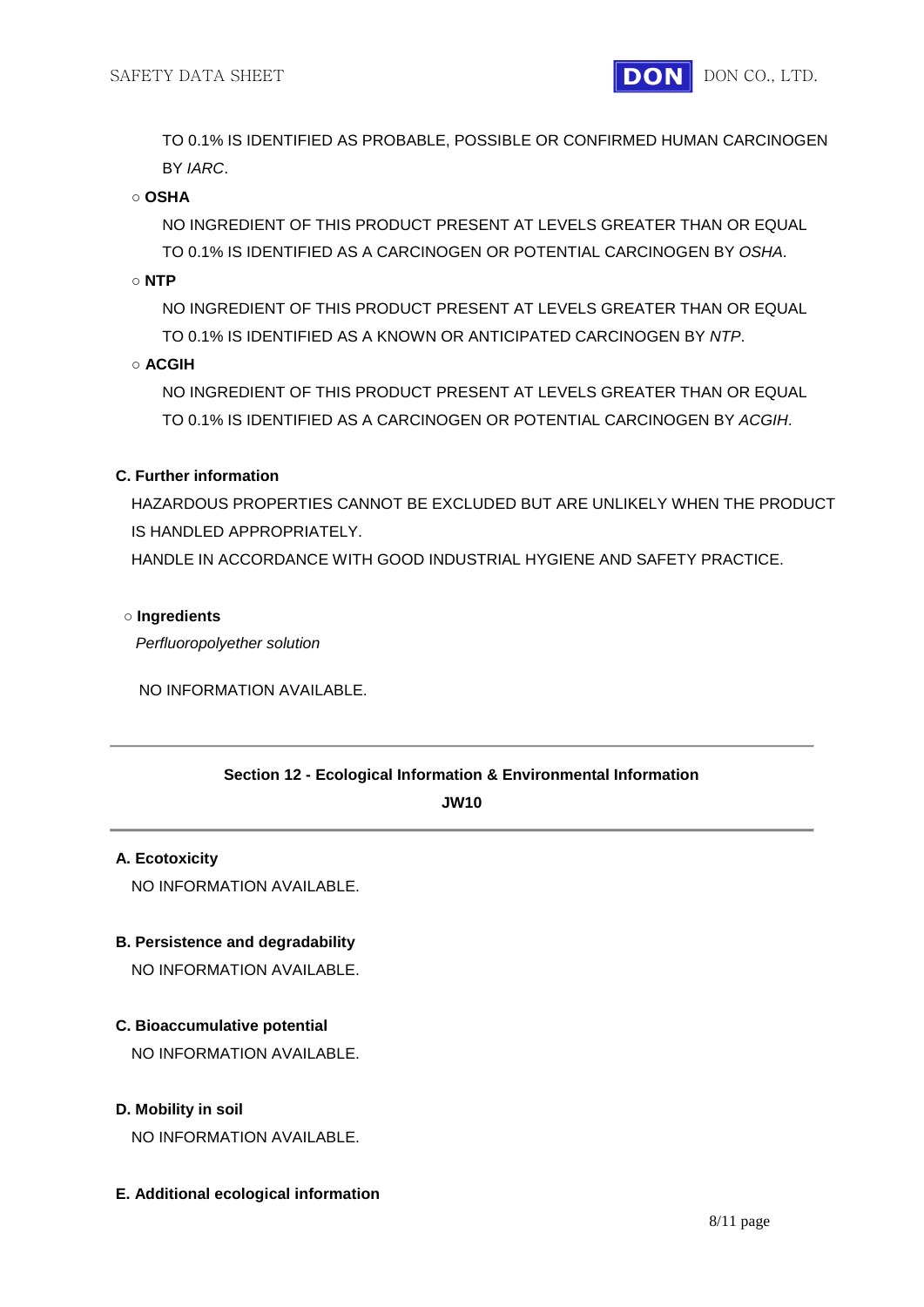

### DISCHARGE INTO THE ENVIRONMENT MUST BE AVOIDED.

# **Section 13 - Disposal Considerations**

**JW10**

# **A. Disposal methods**

DISPOSE OF CONTENTS/ CONTAINER IN ACCORDANCE WITH THE LOCAL/REGIONAL /NATIONAL/INTERNATIONAL REGULATIONS. DISPOSE OF WASTE PRODUCT IN A PERMITTED INDUSTRIAL WASTE FACILITY.

# **B. Uncleaned packaging**

DISPOSAL MUST BE MADE ACCORDING TO OFFICIAL REGULATIONS.

# **Section 14 - Transport Information JW10**

# **A. Land transport (DOT)**

NOT CLASSIFIED AS DANGEROUS IN THE MEANING OF TRANSPORT REGULATIONS.

# **B. Air transport (IATA)**

NOT CLASSIFIED AS DANGEROUS IN THE MEANING OF TRANSPORT REGULATIONS.

# **C. Sea transport (IMDG)**

NOT CLASSIFIED AS DANGEROUS IN THE MEANING OF TRANSPORT REGULATIONS.

# **Section 15 - Regulatory Information JW10**

# **A. National and/or international regulatory information**

#### **○ POPs Management Law**

- NOT APPLICABLE
- **Information of EU Classification**

# **\* Classification**

- NOT APPLICABLE
- **\* Risk Phrases**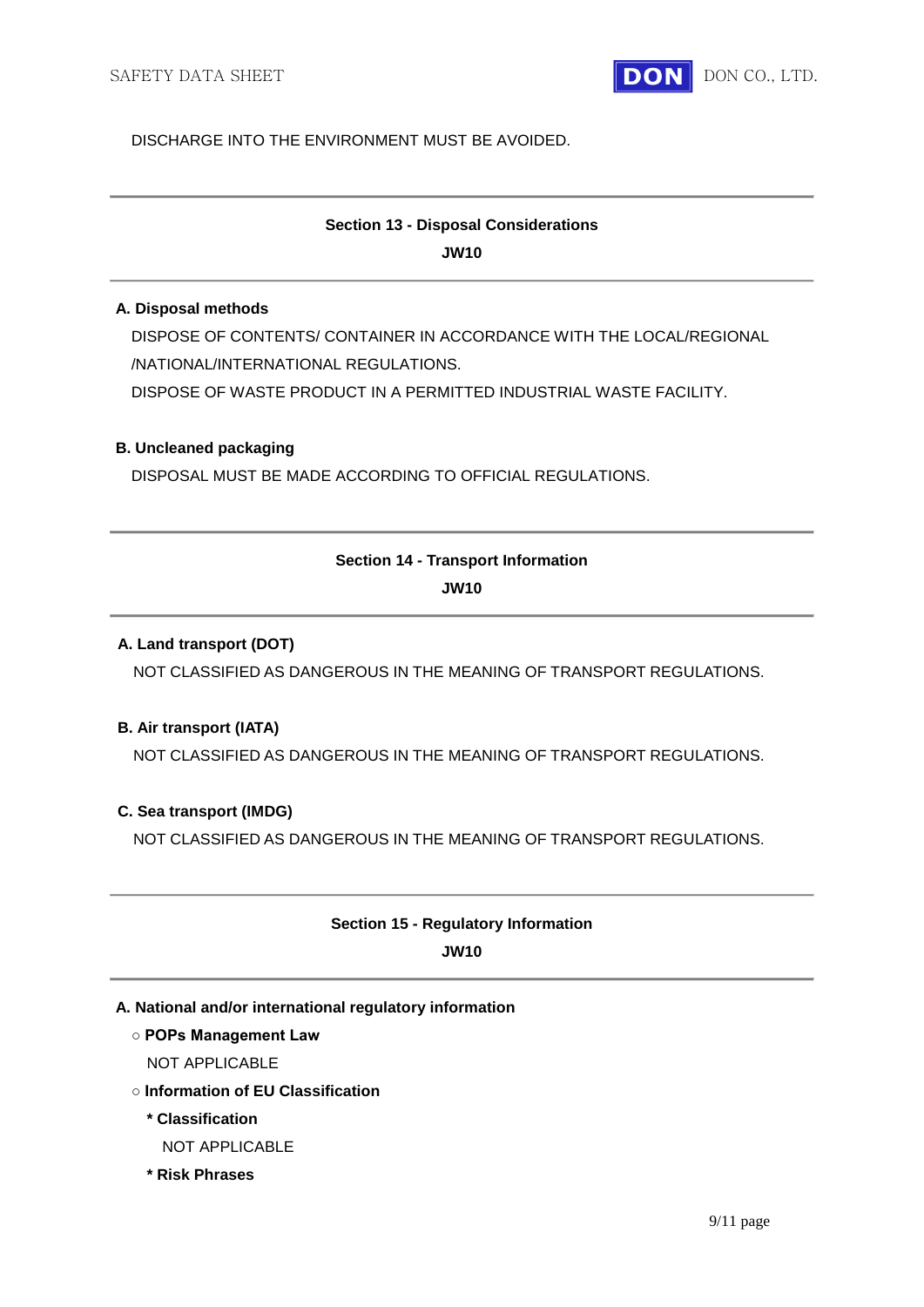

NOT APPLICABLE

- **\* Safety Phrase**
	- NOT APPLICABLE
- **U.S. Federal regulations**
	- **\* OSHA PROCESS SAFETY (29CFR1910.119)**
		- NOT APPLICABLE
	- **\* CERCLA Section 103 (40CFR302.4)** NOT APPLICABLE
	- **\* EPCRA Section 302 (40CFR355.30)** NOT APPLICABLE
	- **\* EPCRA Section 304 (40CFR355.40)** NOT APPLICABLE
	- **\* EPCRA Section 313 (40CFR372.65)** NOT APPLICABLE
- **Rotterdam Convention listed ingredients** NOT APPLICABLE
- **Stockholm Convention listed ingredients** NOT APPLICABLE
- **Montreal Protocol listed ingredients** NOT APPLICABLE

# **Section 16 - Other Information JW10**

# **A. Reference**

THE INFORMATION CONTAINED HEREIN IS BELIEVED TO BE ACCURATE. IT IS PROVIDED INDEPENDENTLY OF ANY SALE OF THE PRODUCT FOR PURPOSE OF HAZARD COMMUNICATION. IT IS NOT INTENDED TO CONSTITUTE PERFORMANCE INFORMATION CONCERNING THE PRODUCT. NO EXPRESS WARRANTY, OR IMPLIED WARRANTY OF MERCHANTABILITY OR FITNESS FOR A PARTICULAR PURPOSE IS MADE WITH RESPECT TO THE PRODUCT OR THE INFORMATION CONTAINED HEREIN.

THIS SAFETY DATA SHEET WAS COMPILED WITH DATA AND INFORMATION FROM THE FOLLOWING SOURCES: *OSHA, NITE, ESIS, NLM, SIDS, IPCS*

#### **B. Issue date**

- Jan 20, 2017

#### **C. Revision number and Last date revised**